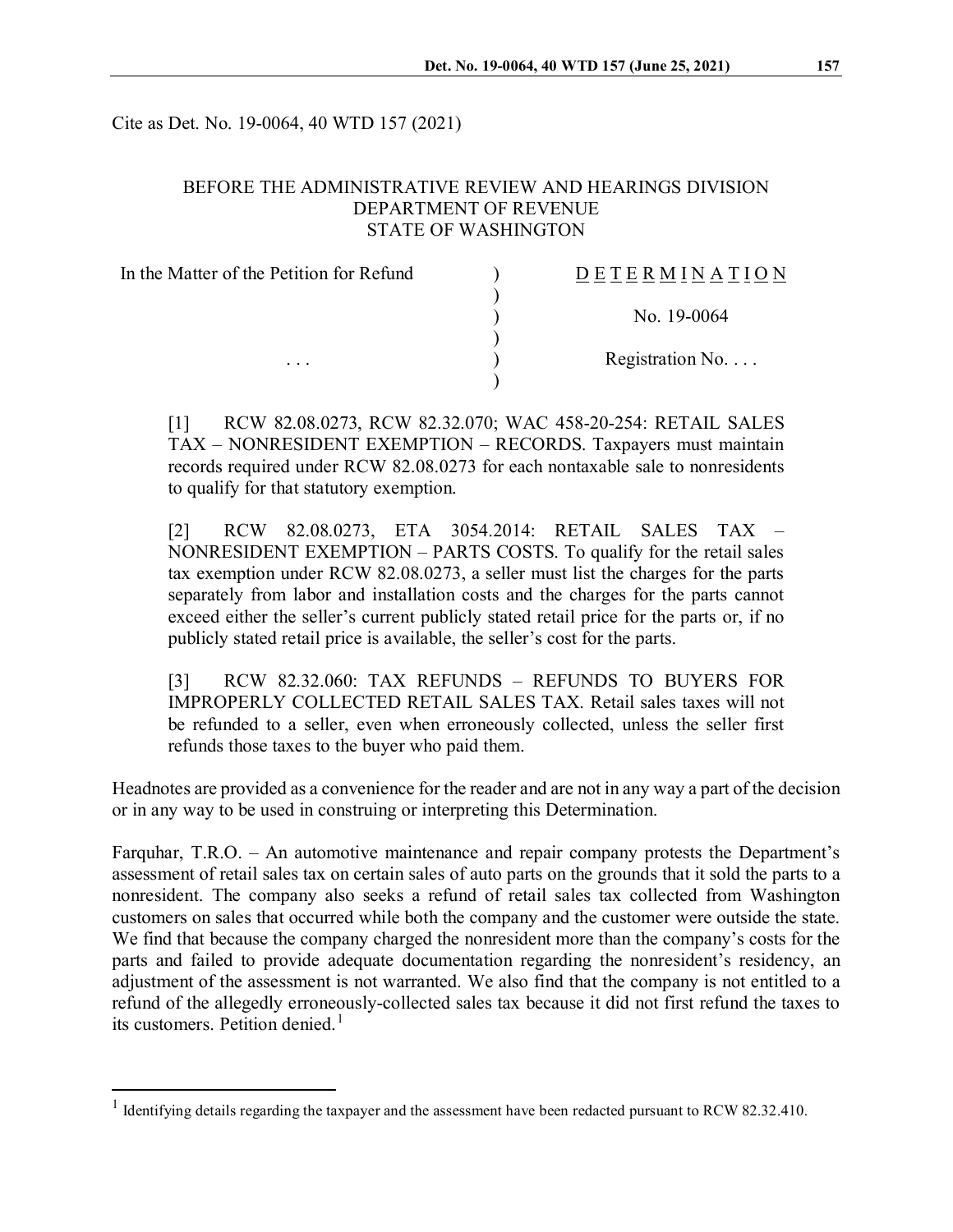#### ISSUES

- 1. Whether certain sales of auto parts to nonresidents are exempt, under RCW 82.08.0273, when Taxpayer's charges for the parts exceeded Taxpayer's costs and Taxpayer failed to provide records regarding the buyer's residency?
- 2. Whether RCW 82.32.060 entitles Taxpayer to a refund of retail sales tax collected from buyers prior to Taxpayer first refunding the amounts collected to the buyers?

### FINDINGS OF FACT

. . . [Taxpayer] is an automotive maintenance and repair company located in . . . , Washington. Taxpayer specializes in vintage racecars and its business activities include performing services and storing racecars at their [city] shop, transporting racecars to and from racing locations in Washington and other states, and providing on-site support at race tracks in Washington and other states.

In November of 2017, the Department's Audit Division ("Audit") began a review of Taxpayer's books and records for the period of January 1, 2014, through September 30, 2017 ("the Audit Period"). Audit sought to verify that Taxpayer was properly reporting its retail sales tax, business and occupation ("B&O") tax, and other tax liabilities. At Audit's request, Taxpayer provided excise tax returns, federal income tax returns, bank records, and select sales records.

Following its review of the records, Audit noted several instances in which Taxpayer had incorrectly reported its various tax liabilities. On July 27, 2018, Audit issued an assessment in the amount of  $\$\ldots$  ("the Assessment"). The Assessment is comprised of  $\$\ldots$  in taxes, an  $\$\ldots$ penalty, and \$ . . . in interest. To pay the Assessment, Taxpayer established a payment plan with the Department. Taxpayer completed the payment plan on November 26, 2018.

On August 28, 2018, Taxpayer submitted a timely petition for review. Initially, Taxpayer disputed the assessment of retail sales tax on the sales of auto parts to five nonresident customers. Taxpayer argued that, because the customers were nonresidents, the sales were exempt from Washington retail sales tax. However, at the hearing conducted on November 16, 2018, Taxpayer conceded that two of the five customers were subject to retail sales tax and said that it planned to submit additional documentation regarding sales to the other three customers.

On January 10, 2019, Taxpayer submitted additional documentation by email. The new records included an annotated copy of Exhibit A1 from Audit's Excel workbook and invoices documenting 14 transactions between Taxpayer and eight of its customers ("the invoices"). The customers referenced in the invoices include only one of the original five mentioned in Taxpayer's Review Petition. During a follow-up telephone conversation with Taxpayer conducted on February 6, 2019, Taxpayer stated that it only wished to [seek review of] the transactions documented in the invoices. Three of the invoices, which document sales to a nonresident, relate to the first issue in this case. The remaining 11 invoices, which document sales to eight Washington residents, relate to the second issue. For clarity, we will discuss the invoices as related to the two issues.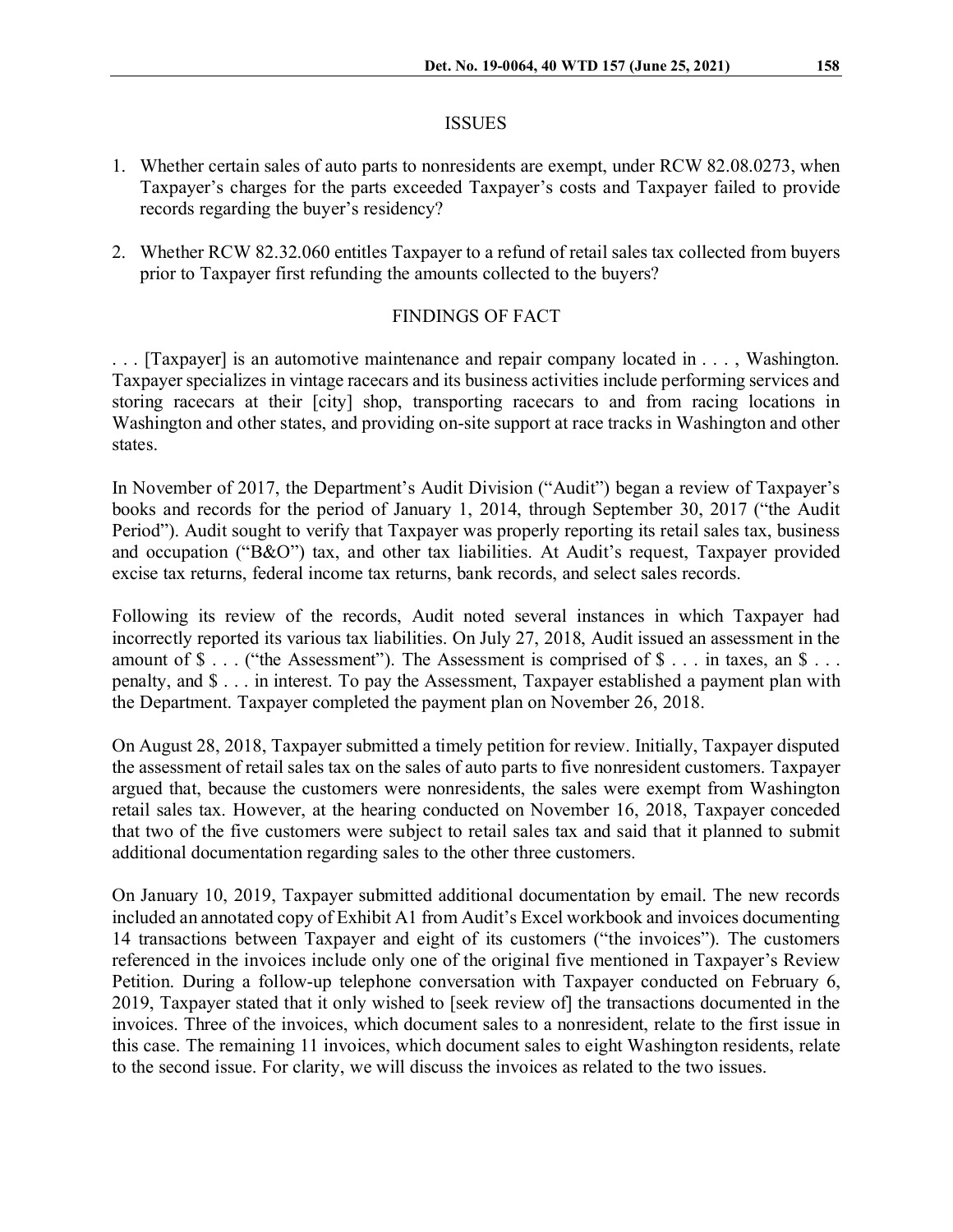# *Sales to Nonresidents*

Three of the invoices submitted by Taxpayer related to sales to a customer that purportedly lives in [out of state] (". . . customer"). Taxpayer did not provide any documentation, such as a driver's license or photo identification, showing the [out of state] customer's home address.

| <b>Invoice Date</b> | <b>Parts</b>    | Labor         | Tax      | <b>Total</b>             |
|---------------------|-----------------|---------------|----------|--------------------------|
| /20/2014            | ◡<br>$\cdots$   | ω<br>$\cdots$ | "Exempt" | $\cup \cdot \cdot \cdot$ |
| 4/3/2014            | ιIJ<br>$\cdots$ | ╜<br>$\cdots$ | "Exempt" | ◡<br>$\cdots$            |
|                     | w<br>$\cdots$   | ◡<br>$\cdots$ | "Exempt" | LΙJ<br>$\cdots$          |

The three invoices document the following transactions:

The invoices include separate charges for parts and labor and a list of each part that was included in the transaction along with its price. Next to some of the prices, Taxpayer hand-wrote the price Taxpayer paid to purchase the parts. In every instance, the amount Taxpayer charged the customer was more than the amount Taxpayer paid for the part. Taxpayer did not provide any receipts to document the wholesale price it paid for any of the parts. At the hearing in this case, Taxpayer's representative stated that Taxpayer does not advertise retail prices for the parts it sells. Taxpayer also did not provide information as to how and where the [out of state] customer intended to use the vehicle after Taxpayer installed the parts.

Audit determined that the full amount of the sales to the [out of state] customer were subject to retail sales tax and included those amounts in the Assessment. Taxpayer argues that the parts portion of the sales (i.e. not the labor charges) are not subject to retail sales tax because the Department allows sellers to make tax-exempt sales of tangible personal property to customers that live in certain states…

# *Sales to Washington Residents*

The remaining 11 invoices document sales to eight different Washington residents. The invoices included itemized charges for parts, labor, trackside support, storage, fees, and transportation. Each invoice included a subtotal of all of the charges, the amount of tax due (according to Taxpayer's calculations), and a total amount due. Taxpayer identified some of the trackside support charges as having occurred outside of Washington. On each invoice, Taxpayer handwrote the location of where the out-of-state charges occurred. The locations included [multiple states]. The invoices are summarized as follows:

| <b>Customer</b><br><b>Name</b> | <b>Invoice Date</b> | <b>Subtotal</b> | <b>Tax Due</b> | <b>Total Due</b>     | <b>Out-of-State</b><br><b>Portion</b> |
|--------------------------------|---------------------|-----------------|----------------|----------------------|---------------------------------------|
| [Customer 1]                   | 04/18/2016          | $\mathbb{S}$    | $\mathcal{S}$  | $\mathcal{S} \ldots$ | $\mathbb{S}$                          |
| [Customer 2]                   | 09/10/2016          | $\mathbb{S}$    | $\S \dots$     | $\$\ldots$           | $\mathbb{S}$                          |
| [Customer 3]                   | 09/23/2015          | $\S$            | $\S$           | $\S$                 | $S \ldots$                            |
| [Customer 4]                   | 04/18/2016          | $\mathbb{S}$    | $\S$           | $\$\ldots$           | $\mathbb{S} \dots$                    |
| [Customer 5]                   | 07/18/2015          | $\S \dots$      | $\S$           | $\S$                 | $\S \dots$                            |
| [Customer 6]                   | 04/22/2015          | $\mathcal{D}$   | $\S \dots$     | $\mathcal{D}$        |                                       |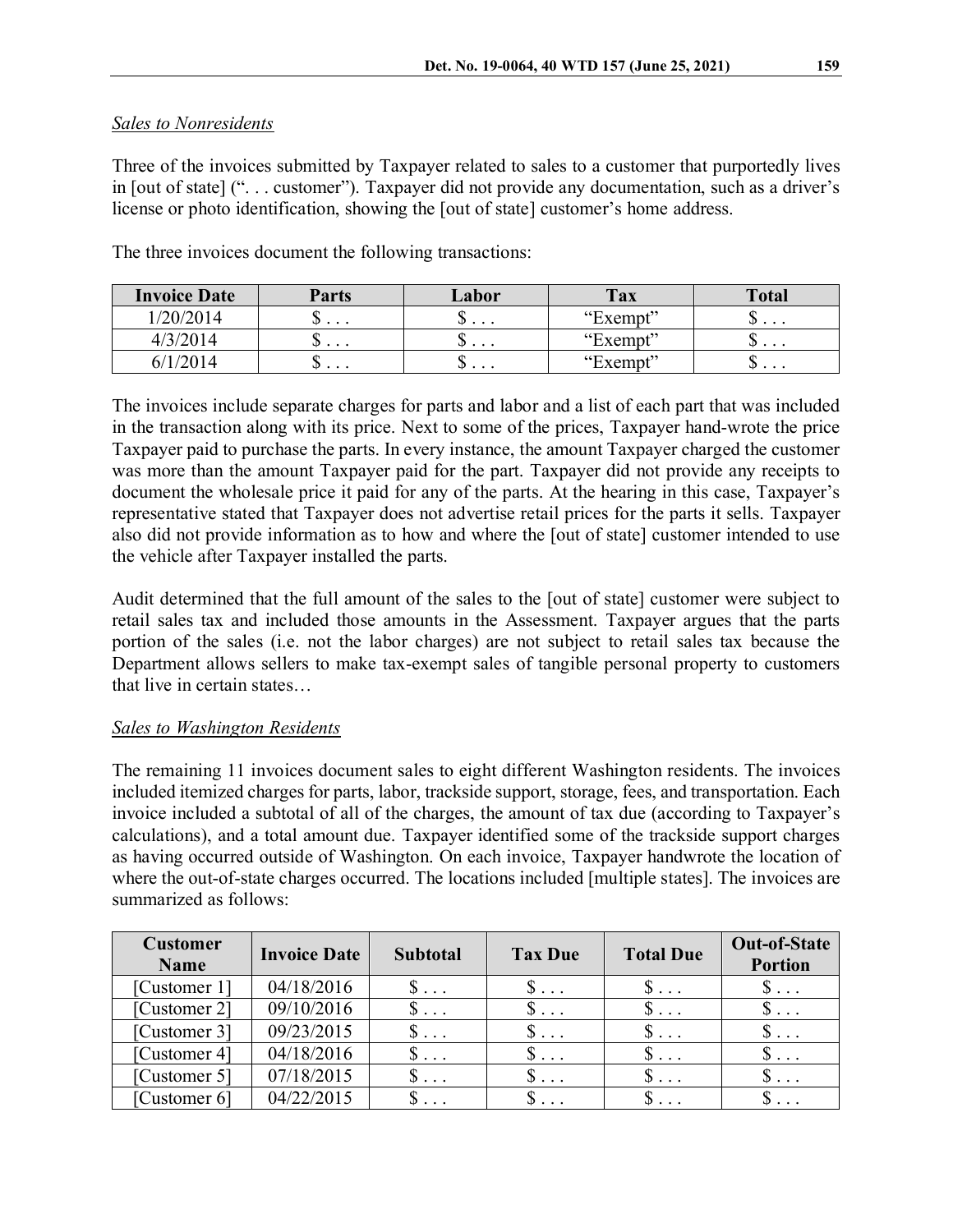| [Customer $71$ | 12/10/2015 | $\cup \cdot \cdot \cdot$ | ມ             | ມ             |          |
|----------------|------------|--------------------------|---------------|---------------|----------|
| [Customer 8]   | 09/22/2016 | $\cup$                   | ມ             | . 0           | .        |
| [Customer 9]   | 06/28/2016 | $\cup$                   | υ             | $\cup$        | .        |
| [Customer 10]  | 07/23/2016 | $\cdots$                 | Φ<br>$\cdots$ | ╜<br>$\cdots$ | υ        |
| Customer       | 09/10/2016 | $\cup \cdot \cdot \cdot$ | υ             | ╜<br>$\cdots$ | $\cdots$ |

Taxpayer argues that the out-of-state portions of the invoices are not subject to sales tax. As such, Taxpayer seeks a refund of the retail sales tax it collected on those sales. Taxpayer did not submit any documentation other than the invoices to support its argument that the charges were incurred outside of Washington. Taxpayer also did not provide any documentation showing that it has refunded any of the allegedly over-collected taxes to its customers.

### ANALYSIS

### *1. Sales to Nonresidents*

Generally, retail sales tax is imposed upon all retail sales in Washington. RCW 82.08.020. Sales of tangible personal property are subject to retail sales tax, "unless the sale is specifically excluded from the RCW 82.04.050 definition of retail sale." RCW 82.08.020(1)(a). Certain services, including the "installing, repairing, cleaning, altering, imprinting, or improving of tangible personal property of or for consumers," are also subject to retail sales tax. RCW 82.08.020(1)(c); RCW 82.04.050(2)(a). When a seller makes a retail sale, it is obligated to collect retail sales tax and remit the funds to the state. RCW 82.08.050. If the seller fails to collect the retail sales tax, the seller becomes liable for the tax. *Id*.

Here, Taxpayer's sales of auto parts constitute sales of tangible personal property and are subject to retail sales tax unless an exemption applies. RCW 82.08.020(1)(a), (c); RCW 82.04.050(2)(a).

RCW 82.08.0273 provides for an exemption from retail sales tax for sales of tangible personal property to nonresidents for use outside the state. RCW 82.08.0273 states that retail sales tax does not apply to sales of tangible personal property to nonresidents when:

- (a) The property is for use outside this state;
- (b) The purchaser is a bona fide resident of a province or territory of Canada or a state, territory, or possession of the United States, other than the state of Washington; and
	- (i) Such state, possession, territory, or province does not impose, or have imposed on its behalf, a generally applicable retail sales tax, use tax, value added tax, gross receipts tax on retailing activities, or similar generally applicable tax, of three percent or more; or
	- (ii) If imposing a tax described in (b)(i) of this subsection, provides an exemption for sales to Washington residents by reason of their residence; and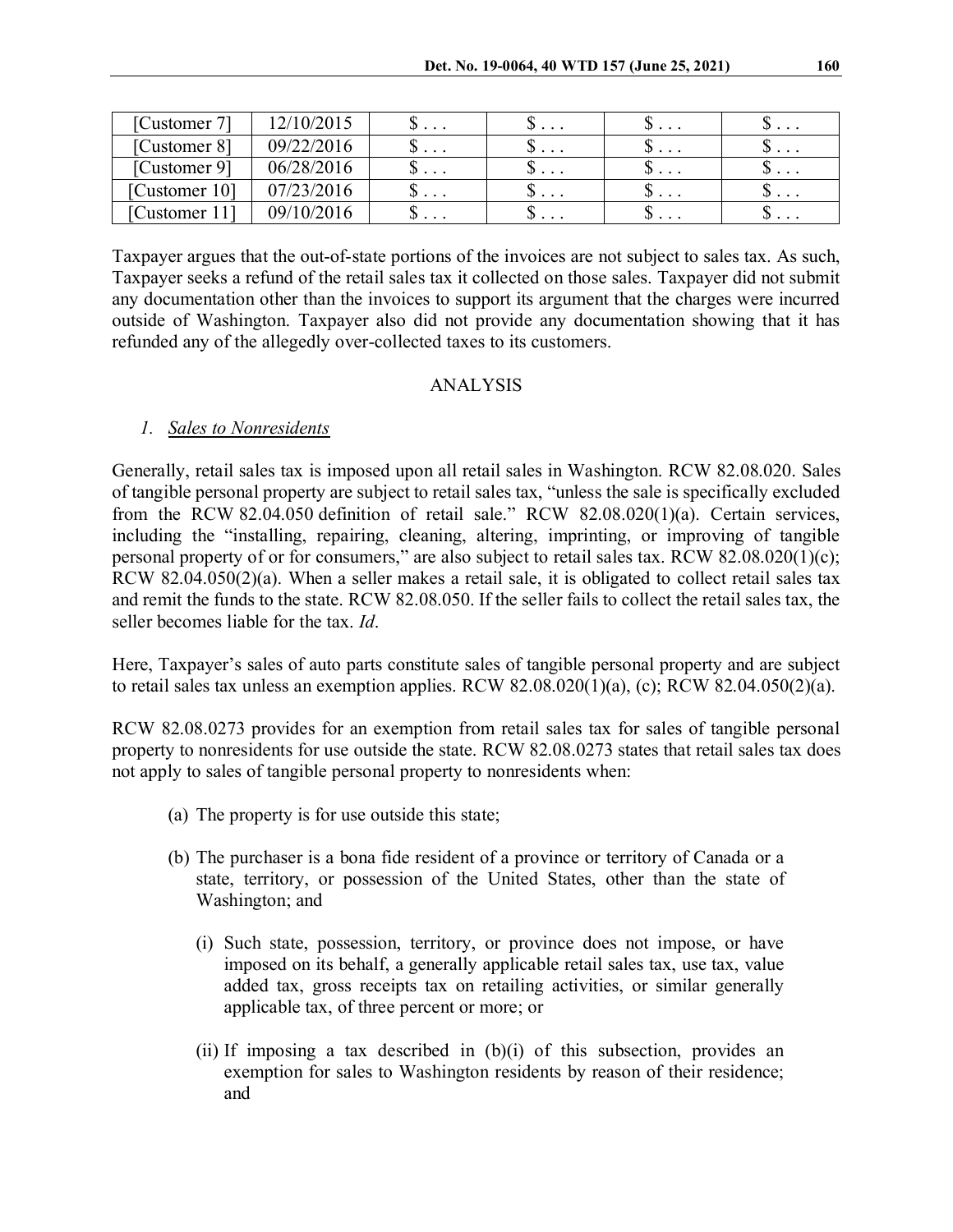(c) The purchaser agrees, when requested, to grant the department of revenue access to such records and other forms of verification at his or her place of residence to assure that such purchases are not first used substantially in the state of Washington.

Excise Tax Advisory 3054.2014 ("ETA 3054"), which is an interpretive statement from the Department that applies the statutory language, specifies that residents of [out of state] constitute "eligible nonresidents" for the purposes of RCW  $82.08.0273$  $82.08.0273$  $82.08.0273$ .<sup>[2</sup>]

RCW 82.08.0273 imposes a duty on nonresident purchasers who seek to make tax-exempt purchases. The statute states, in part, the following:

(3)(a) Any person claiming exemption from retail sales tax under the provisions of this section must display proof of his or her current nonresident status as herein provided.

(b) Acceptable proof of a nonresident person's status shall include one piece of identification such as a valid driver's license from the jurisdiction in which the outof-state residency is claimed or a valid identification card which has a photograph of the holder and is issued by the out-of-state jurisdiction. Identification under this subsection (2)(b) must show the holder's residential address and have as one of its legal purposes the establishment of residency in that out-of-state jurisdiction.

RCW 82.08.027[3](#page-4-1)(4)(a)<sup>3</sup> specifically lists the documents sellers must keep to substantiate a sale is qualified for this exemption:

Nothing in this section requires the vendor to make tax exempt retail sales to nonresidents. A vendor may choose to make sales to nonresidents, collect the sales tax, and remit the amount of sales tax collected to the state as otherwise provided by law. If the vendor chooses to make a sale to a nonresident without collecting the sales tax, the vendor shall, in good faith, examine the proof of nonresidence, determine whether the proof is acceptable under subsection (2)(b) of this section, and maintain records for each nontaxable sale which shall show the type of proof accepted, including any identification numbers where appropriate, and the expiration date, if any.

Thus, if the seller chooses to make tax-exempt sales, the seller also accepts certain statutorilydefined responsibilities to do all of the following: (1) examine the proof of nonresidence; (2) determine whether the proof is acceptable; and (3) maintain records for each nontaxable sale, which shall show the type of proof accepted, including any identification numbers and expiration dates. RCW 82.08.0273(4)(a). The seller must fulfill all of these responsibilities to qualify the sale as exempt from retail sales tax. We note that exemptions are strictly construed in favor of

<span id="page-4-0"></span> $2$  [Starting July 1, 2019, the retail sales tax exemption for qualified non-residents is no longer available at the point of sale. Consumers pay the tax and may request a refund. *See* Laws of 2019 ch. 423 § 101].

<span id="page-4-1"></span> $3$  RCW 82.08.0273(4)(b) and (c) provide alternative options to substantiate that a sale to a nonresident qualifies as taxexempt. Taxpayer did not comply with either such section.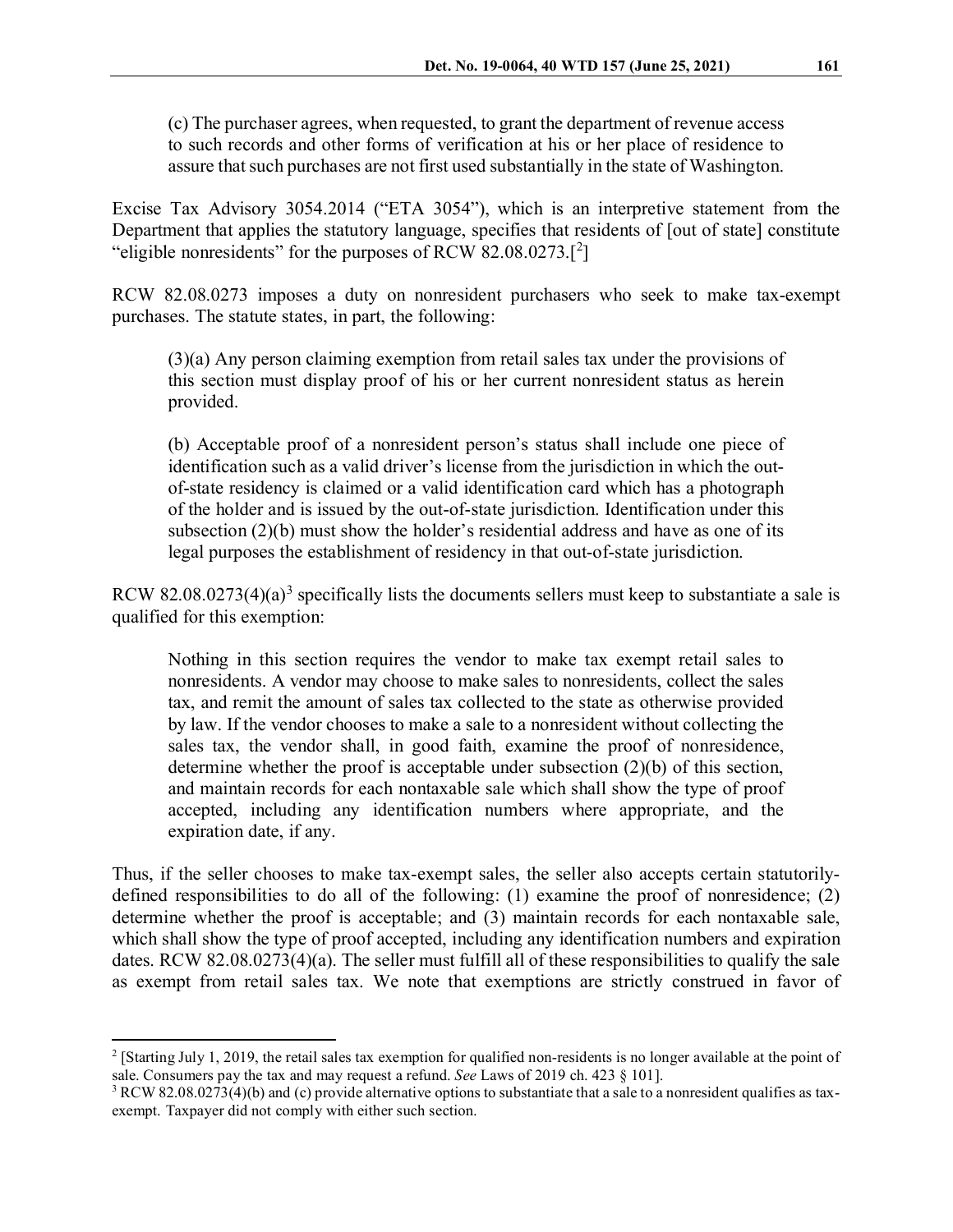application of the tax and the burden of proof is on the person claiming the exemption. *Budget Rent-A-Car, Inc. v. Dep't of Revenue*, 81 Wn.2d 171, 174-175, 500 P.2d 764 (1972).

ETA 3054 contains the following specific instructions to sellers who choose to make tax-exempt sales to nonresidents pursuant to RCW 82.08.0273:<sup>4</sup>

Sellers making exempt sales to eligible nonresidents must:

- 1. Examine one piece of identification that establishes proof of nonresidency. The identification must be a valid driver's license issued by the jurisdiction in which the out-of-state residency is claimed or a valid identification card issued by the out-of-state jurisdiction. The identification must A) bear the photograph of the holder B) show the holder's residential address, C) identify the holder's name, and D) be issued for the purpose of establishing residency.
- 2. Maintain a record of the type of documentation accepted as establishing nonresidency in (1) immediately above, including identification numbers, expiration dates, the purchaser's name, and the purchaser's state of residency.
- 3. Record the documentation accepted as establishing nonresidency on the invoice or other written evidence of sale and retain the information or maintain a legible photocopy of the documentation establishing nonresidency as part of the seller's accounting records for the statutory period of five years (refer to RCW 82.32.070). In the case of a seller making cash sales without issuing invoices (for example, retail hardware stores) and maintaining a log, such a log must identify the date and amount of sale, and the information described in (2) immediately above or in the case of corporate nonresidents the corporate nonresident permit number.

RCW 82.08.0273 also imposes specific restrictions on making tax-exempt sales of "parts or other tangible personal property" that are "installed by the seller during the course of repairing, cleaning, altering, or improving motor vehicles, trailers, or campers" ("auto parts"). In order for sales of auto parts to qualify for the exemption, the charges for the parts must be listed separately from labor and installation costs and the charges for the parts cannot exceed either the seller's current publicly stated retail price for the parts or, if no publicly stated retail price is available, the seller's cost for the parts. RCW 82.08.0273(2).

In this case, Taxpayer argues that its sales to the [out of state] customer are exempt from retail sales tax because the customer lives in [out of state]. While we agree that [out of state] residents may qualify for the exemption pursuant to RCW 82.08.0273 and ETA 3054, Taxpayer has not presented any documentation regarding the customer's residency. RCW 82.08.0273(3) and (4), as

<span id="page-5-0"></span> <sup>4</sup> ETA 3054 allows for alternative documentation, not at issue here. It states: "In lieu of furnishing proof of a purchaser's nonresident status as described in (1) above, a seller may accept from the purchaser a properly completed uniform exemption certificate approved by the streamlined sales and use tax agreement governing board. The certificate must include the purchaser's driver's license number or other state-issued identification number and the state of issuance; or the seller may capture the relevant data elements as allowed under the streamlined sales and use tax agreement. The "Buyers' Retail Sales Tax Exemption Certificate" can be found on Department of Revenue's web site at DOR.WA.GOV."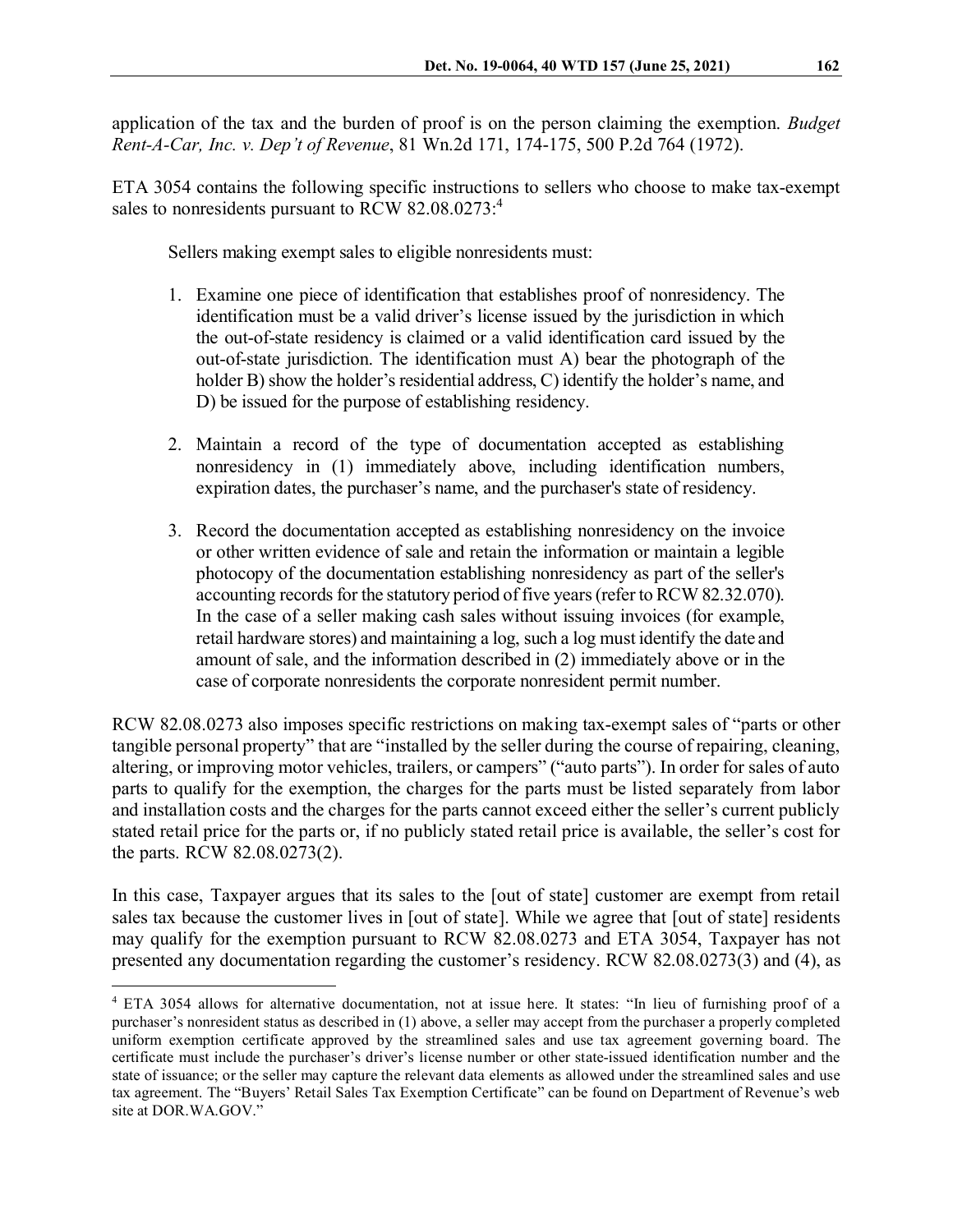well as ETA 3054, require that a taxpayer review, and retain copies of, residency documentation when making tax-exempt sales to nonresidents. While we have no reason to suspect that the [out of state] customer does not actually live in [out of state], the statute is clear: Taxpayer must retain actual documentation, such as a driver's license or identification card, to support any tax-exempt sale to a nonresident.

However, even if Taxpayer produced evidence that the [out of state] customer is indeed an [out of state] resident, the subject sales would still not qualify for the exemption because of the prices Taxpayer charged for the parts. Because Taxpayer does not advertise retail sales prices for the parts it sells, RCW 82.08.0273(2) states that, for the sale to be tax-exempt, Taxpayer cannot charge its customers more than what Taxpayer paid for the parts. Thus, because Taxpayer charged the [out of state] customer more than what Taxpayer paid for the parts, the sales cannot be tax-exempt.

Finally, we also note that Taxpayer did not provide any evidence regarding how and where the [out of state] customer used the vehicle after Taxpayer installed the parts. RCW 82.08.0273(1)(a) states that the exemption is only for property that will be used outside of Washington. The statute also mandates that the purchaser retain "records and other forms of verification" to show that the property was "not first used substantially in the state of Washington." RCW 82.08.0273(1)(c). Thus, even if Taxpayer had retained proper residency documentation and not charged more than its costs for the parts, it would still need to show that the subject parts were not "first used substantially" in Washington following installation.

## *2. Refunds for Over-Collected Retail Sales Tax*

Retail sales taxes will not be refunded to a seller, even when erroneously collected, unless the seller first refunds those taxes to the buyer who paid them. This is because RCW 82.32.060 limits refunds only to those who "paid" the tax. <sup>[5](#page-6-0)</sup> A seller does not "pay" retail sales tax; it merely holds the retail sales taxes it collects in trust before remitting the taxes to the Department. S*ee Kitsap-Mason Dairyman's Association v. Tax Commission*, 77 Wn.2d 812, 467 P.2d 312 (1970) ("Inherent in RCW 82.08 is the fact that taxes collected in the name of the state are not [the] property of the seller."). Retail sales taxes collected from customers have been "paid" by those customers for purposes of RCW 82.32.060. Thus, absent prior refunds to the buyers, there can be no refund to the seller. Det. No. 87-110, 3 WTD 21 (1987) ("If the taxpayer establishes that it has made refunds to [its customers], it will be entitled to a corresponding refund."); *see also* WAC 458-20-229(4)(a) (stating that purchasers should seek retail sales tax refunds from the seller before seeking refund from the Department).

(Emphasis added.)

<span id="page-6-0"></span> $5$  RCW 82.32.060(1) provides:

If, upon receipt of an application by a taxpayer for a refund . . . it is determined by the department that within the statutory period for assessment of taxes, penalties, or interest prescribed by RCW 82.32.050 any amount of tax, penalty, or interest *has been paid* in excess of that properly due, the excess amount paid within, or attributable to, such period must be credited to the *taxpayer's account or must be refunded to the taxpayer*, at the taxpayer's option. Except as provided in subsection (2) of this section, no refund or credit may be made for taxes, penalties, or interest paid more than four years prior to the beginning of the calendar year in which the refund application is made or examination of records is completed.